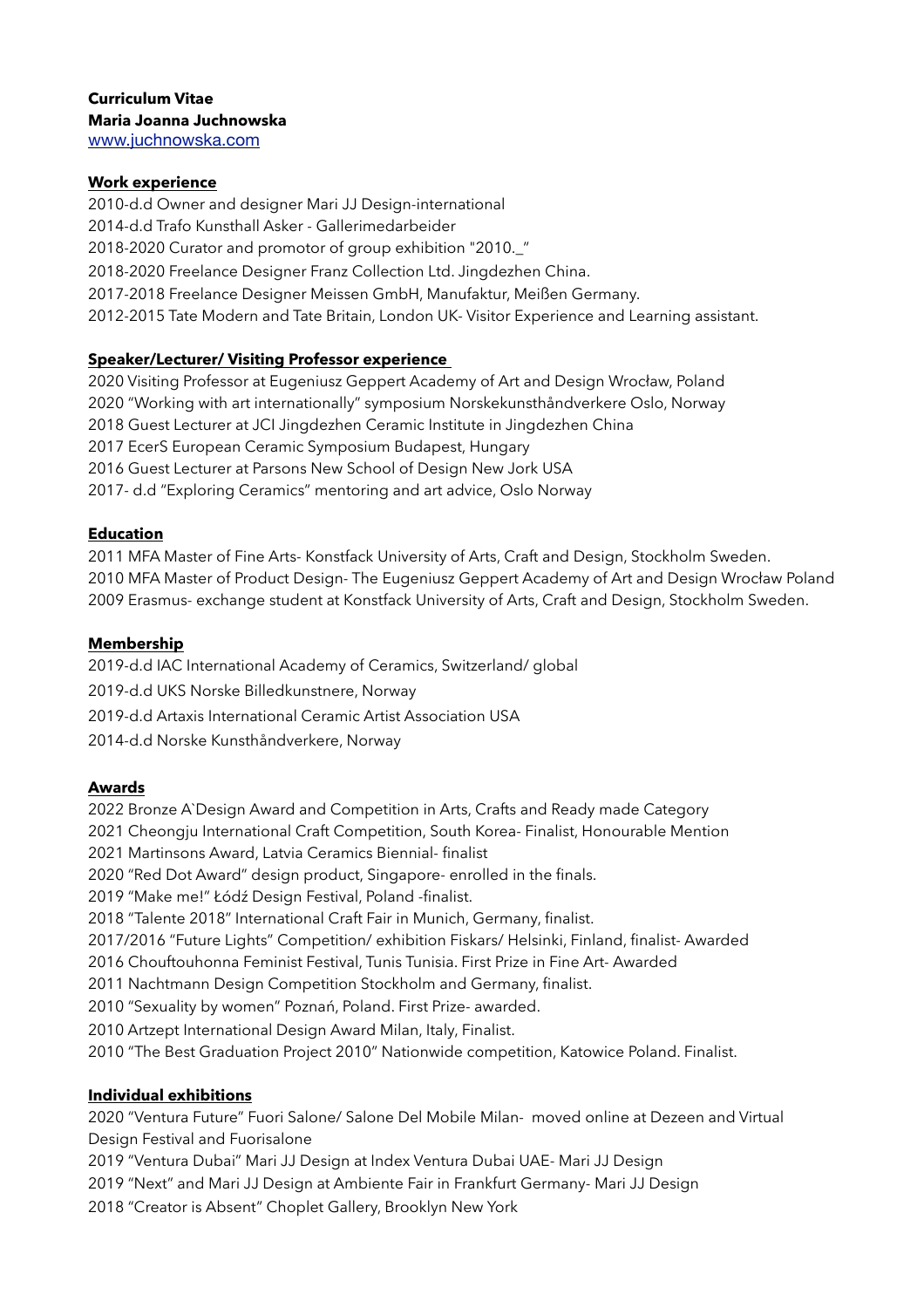2018 "Talents" at Ambiente Fair in Frankfurt, Germany- Mari JJ Design

2017 "Launch Pad" Exhibition at WantedDesign Manhattan New York, USA- Mari JJ Design

2017/2018 Showroom at Consulate General of Poland, New York- Mari JJ Design

2016 "Fragile" PIASA Polish Institute of Arts and Sciences of America, New York, USA

2016 "Awakening" Gallery Feminoteka Warsaw, Poland.

2013 "Baby Arms/ Ripped" Galleri Format, Bergen Norway.

2013 "Retrospective Transformations" Gallery Winda, Kielce Poland.

2011 "The Body" Gallery Mitteleuropa, Stockholm, Sweden.

2010 "Mine is bigger than yours" Gallery Miejska, Wrocław Poland.

2009 "Beginning. Politics. Symbol." Gallery Konstfack, Stockholm, Sweden.

# *Group exhibitions and performances, selection*

2021 Inner space exhibition at DesignArt Tokyo, curated by Design Pier. Tokyo Japan 2021 Cheongju International Craft Biennale, South Korea 2021 Latvia Ceramics Biennial. Martisons Award/ July 2021 "Stipendutstilling 2021" Buskerud Kunstsenter, Drammen Norway 2021 "Østlandsutstillingen 2021", Trafo Kunsthall, Asker Norway/ April 2021 "Głos kobiet/ The voice of women" Gallery Yes Poznań, Poland /March 2020/2021 "New Members exhibition"International Academy of Ceramics, Guozhong Ceramic Art Museum, Beijing, China. 2020 "Virtual Design Destination" London Design Fair with Adorno- curated online exhibition 2020 "Przedwiośnie" Gallery BWA Kielce Poland 2019/2020 Future lights in ceramics Porzellanikon Museum of Porcelain in Selb, Germany 2019 British Ceramic Biennial, Stoke on Trent United Kingdom 2019 "Make me!" Łódź Design Festival, Poland 2019 Munich Creative Business Week MCBW FORUM, Germany 2018/2019 "LuForm meets RECIPROCITY" Ludwig Forum for International Art, Aachen Germany 2018/2019 International Porcelain Art Fair in Jingdezhen China with Franz Collection 2018 "Polak Artysta Ceramik" Bolesławiec, Poland 2018 "Talente" International Craft Fair in Munich, Germany. 2018 "Der Berliner Salon" Berlin Fashion Week Kronprinzenpalais Berlin, with Meissen GmbH 2018 "Shaping the future" European tour exhibition: Helsinki, Ljubljana, Dublin, Berlin, Prague 2017 British Ceramic Biennial "Shaping the future" exhibition, Stoke-on-Trent, United Kingdom 2017 "Future Lights" exhibition at Ambiente Fair in Frankfurt, Germany 2016 Brick House Ceramic Art Centre, Long Island City, New York, USA 2016 "Art Athina" Contemporary Art Fair in Athens Greece 2015 Performance "I am from Poland" in Bolesławiec, Poland 2015 "Resized" at Gallery Arena Liverpool, United Kingdom 2015 "Tate Staff Summer Show"at Crypt Gallery at Kings Cross St.Pancras London, UK 2015/2017/2018/2019 "Stipend Utstillinger" Oslo Norway 2014 "Dead white men performance" at Gallery of Contemporary Art in Gorzów Wlkp, Poland 2014 "The Secret Art show" at Rag Factory Gallery, Brick Lane, London UK 2013 "Flesh" Tate Staff Show at Crypt Gallery, Kings Cross St.Pancras, London UK 2013 "Porcelain in another way" Gallery of Glass and Ceramics BWA Wrocław Poland 2013 "Babski Spęd2" Mile End Art Pavilion, London UK 2012 "Porcelain in another way" exhibition at Museum of Porcelain in Wałbrzych, Poland 2012 "One night stand performance" at Last of summer performance festival, Ostkreuz, Berlin, Germany

2012 "Babski Spęd" at The Crypt at St. Georges, London Bridge. London, UK

2011"Trash collectors performance" at Spring Exhibition at Konstfack, Stockholm, Sweden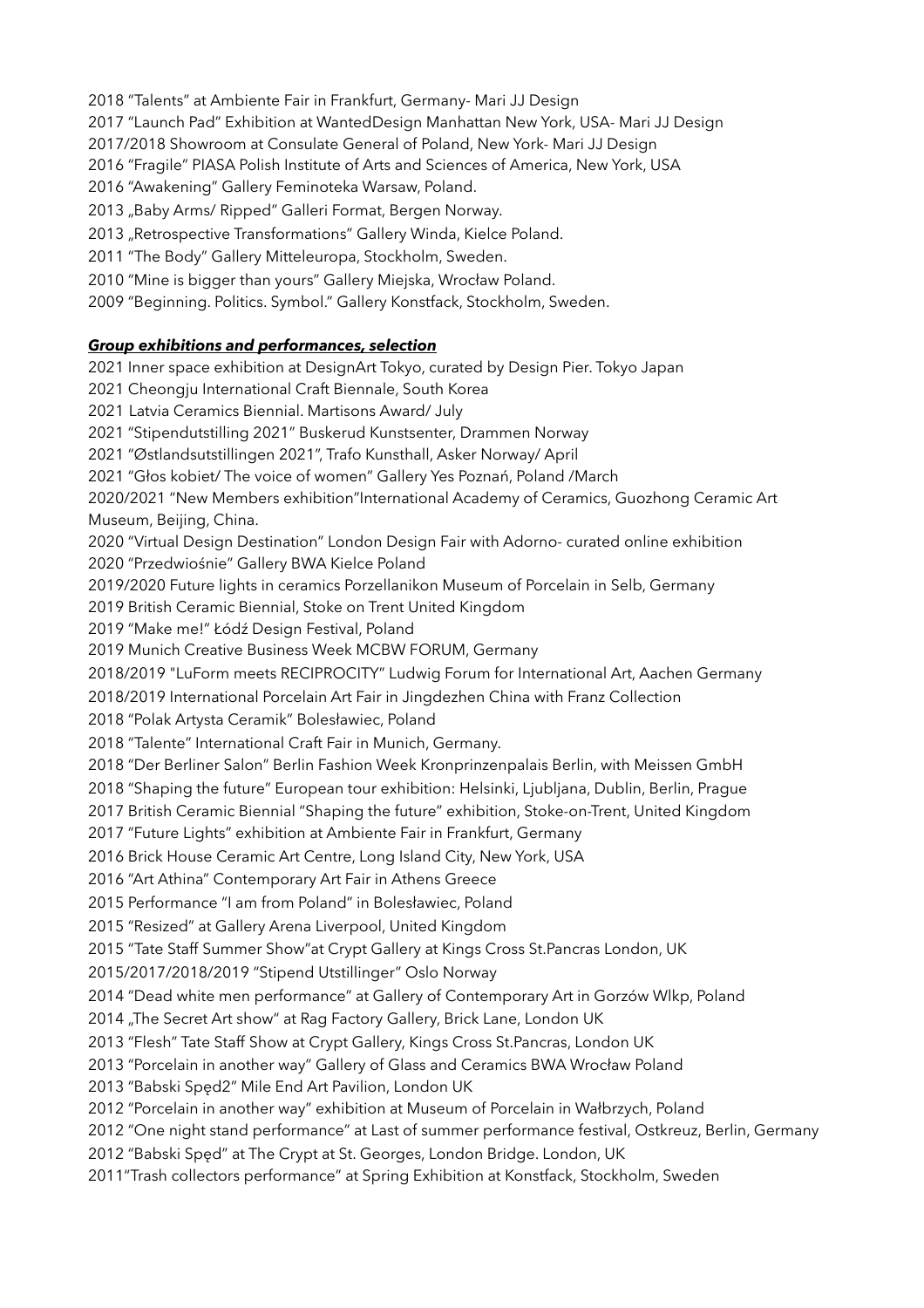2011 Degree Spring Exhibition at Konstfack Gallery, Stockholm, Sweden 2011 "LÖK performance" with Made in Sweden, at Line by line exhibition Stockholm, Sweden 2011 "LÖK performance" with Made in Sweden at Gallery Premiss, Bergen, Norway 2010 "LÖK performance" Smog Performance Festival, Gallery Sektor I, Katowice, Poland 2011 Stockholm Design Week at Gallery Konstfack, Stockholm, Sweden 2010 "Empire of Dirt" at Eskilstuna Art Museum, Eskilstuna, Sweden 2010 "Best Graduation Project 2010" Nationwide exhibition in Katowice, Poland 2010 "Fala" exhibition at Intermedia Art Festival Wrocław, Poland 2010 "Dirty Date" at Gallery Konstfack, Stockholm, Sweden

## **Scholarships and project funding**

2021 Stikk Norwegian Crafts for Cheongju Craft Biennale 2019/2021 Culture.pl Adam Mickiewicz Institute, Warsaw Poland 2015-2021 Scholarship "Reisestøtte" from Norske Kunsthåndverkere 2019 Stikk Norwegian Crafts for British Ceramics Biennial UK 2019 Stikk Design og Architecture "UDs Reisetilskudd for design og arkitektur", Norway 2018 Scolarship from Norwegian Consulate General in Shanghai 2018 Stikk Design og Architecture Norway for Sieraad Artfair 2017/2018 Culture.pl Adam Mickiewicz Institute, Warsaw Poland 2017 Scholarship "Let's Exhibit" from Adam Mickiewicz Institute, Warsaw Poland 2017 Stikk Design og Architecture Norway for Wanted Design New York 2011 Scolarship from Konstfack Professorer and övriga stiftelser, Stockholm, Sweden 2011 Scholarship "Młoda Polska" from Ministry of Culture and National Heritage of Poland 2010 Scholarship from Ulla Fröberg-Cramérs stipendiestiftelse Foundation. Stockholm, Sweden 2009 Scholarship "Wiatr w żagle" Poland

### **Symposia, Conferences and Residencies**

2020 Art Residency at Centre of Polish Sculpture, Orońsko Poland. 2020 Speaker at Norske Kunsthåndverkere Oslo Symposium "Working with art internationally" Oslo 2019 "International Porcelain Master Workshop" at Franz Industrial Park, Jingdezhen China 2018 "International Porcelain Master Workshop" at Franz Industrial Park, Jingdezhen China 2018 Guest Lecturer at JCI Jingdenzhen Ceramic Institute in Jingdenzhen China 2017 Speaker at Ceramic Values Conference, British Ceramics Biennial, Stoke on Trent United Kingdom 2017 Speaker at EcerS European Ceramic Symposium, Budapest Hungary 2017/2018 Meissen Art Campus / "Future Lights" Meissen Manufaktur, Meißen Germany 2016 Guest Lecturer at Parsons New School of Design New Jork USA 2015 Ceramic and Sculpture Symposium at Bolesławiec Manufacture, Poland 2012 International Porcelain Symposium "Porcelain in another way" at Kristoff Porcelain Factory 2009/2008 Internships at Ćmielów Porcelain Factory, Poland

### **Collections and representations**

Guozhong Ceramic Art Museum, Beijing, China. Porzellanikon Staatliches Museum für Porzellan, Selb, Germany Franz Collection China and Taiwan @Work Gallery London United Kingdom Norwegian Consulate in Shanghai WantedDesign Manhattan Showroom New York USA American Scandinavian Foundation Showroom New York SEB Bank Stockholm, Sweden Consulate General of Poland Trade and Investment Section New York, USA Museum of Fine Art Academy Wrocław Poland